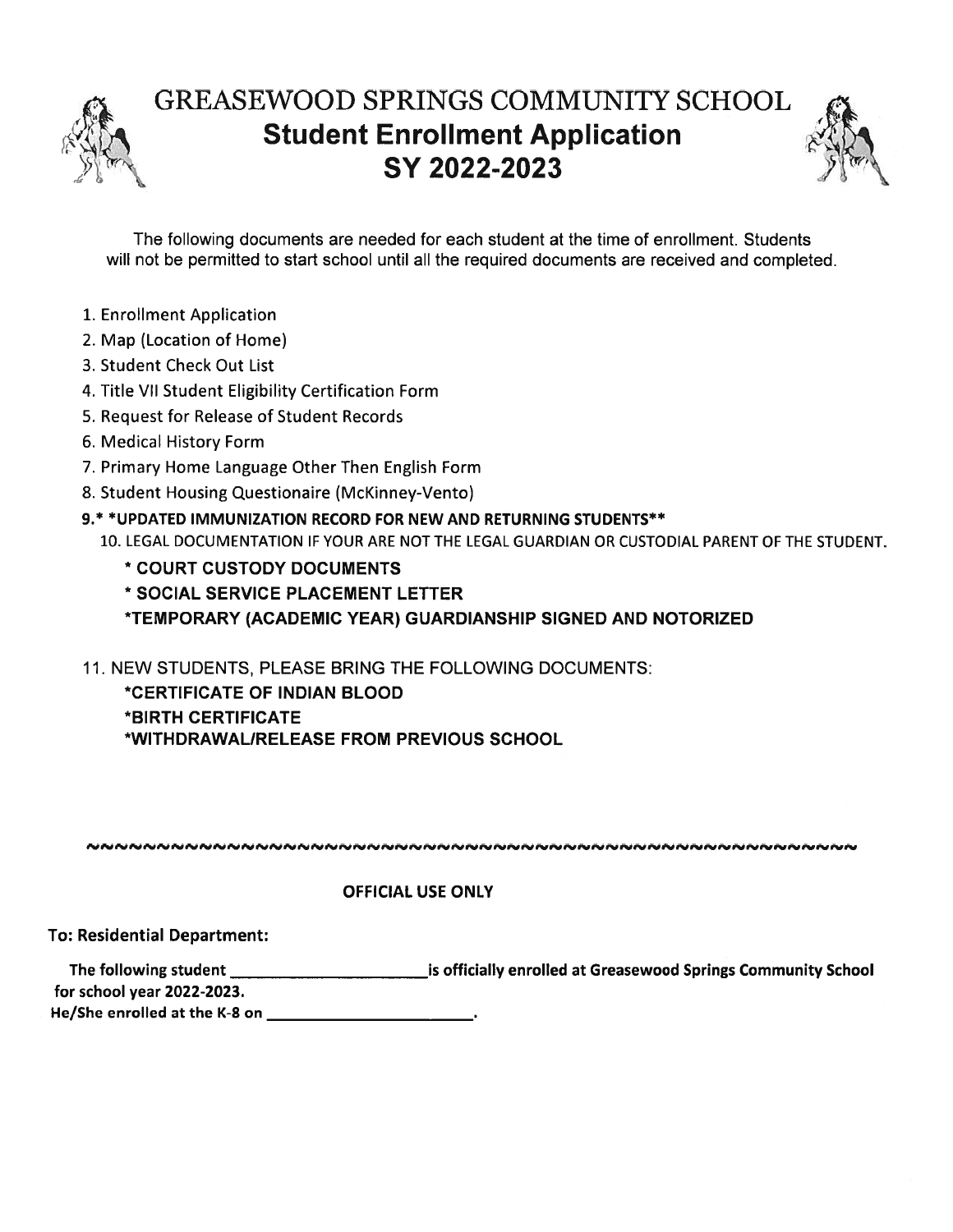

### GREASEWOOD SPRINGS COMMUNITY SCHOOL Student Enrollment Application School Year 2022-2023

|                                                   |                            |                                                                                           | <b>Student Enrollment Application</b><br>School Year 2022-2023 |                              | <b>GREASEWOOD SPRINGS COMMUNITY SCHOOL</b>                                                                                                                                                                                     |                              |
|---------------------------------------------------|----------------------------|-------------------------------------------------------------------------------------------|----------------------------------------------------------------|------------------------------|--------------------------------------------------------------------------------------------------------------------------------------------------------------------------------------------------------------------------------|------------------------------|
| <b>STUDENT INFORMATION</b>                        |                            |                                                                                           |                                                                |                              |                                                                                                                                                                                                                                |                              |
|                                                   |                            |                                                                                           |                                                                |                              |                                                                                                                                                                                                                                |                              |
|                                                   | Student Name: First Middle |                                                                                           |                                                                |                              | Last                                                                                                                                                                                                                           |                              |
| Date of Birth:                                    |                            |                                                                                           | Birth Place: _____________________                             |                              |                                                                                                                                                                                                                                | <b>Census No: Census No:</b> |
| Gender: MALE FEMALE                               |                            | <b>Chapter Affiliation:</b>                                                               |                                                                |                              | <u> 2000 - Januari James Januari (j. 1900).</u>                                                                                                                                                                                |                              |
|                                                   |                            |                                                                                           |                                                                |                              |                                                                                                                                                                                                                                |                              |
|                                                   |                            |                                                                                           |                                                                |                              |                                                                                                                                                                                                                                |                              |
| Dominant language spoken by the Student:          |                            |                                                                                           |                                                                |                              | the contract of the contract of the contract of the contract of the contract of the contract of the contract of                                                                                                                |                              |
| <b>SCHOOL INFORMATION</b>                         |                            |                                                                                           |                                                                |                              |                                                                                                                                                                                                                                |                              |
| Grade applying for:                               |                            |                                                                                           |                                                                |                              |                                                                                                                                                                                                                                |                              |
| <b>Previous School Name &amp; Address:</b>        |                            |                                                                                           |                                                                |                              |                                                                                                                                                                                                                                |                              |
| Dates attended:                                   |                            | the control of the control of the control of the control of the control of the control of |                                                                |                              | Reason for leaving: The Contract of the Contract of the Contract of the Contract of the Contract of the Contract of the Contract of the Contract of the Contract of the Contract of the Contract of the Contract of the Contra |                              |
| Was your child in Special Education?              |                            | YES NO                                                                                    |                                                                |                              | Was your child in Gifted & Talented Program? YES NO                                                                                                                                                                            |                              |
| How is your child coming to School? (cirlcle one) |                            |                                                                                           |                                                                | COMMUTE WALK RESIDENTIAL BUS |                                                                                                                                                                                                                                |                              |
|                                                   |                            |                                                                                           |                                                                |                              |                                                                                                                                                                                                                                |                              |
|                                                   |                            |                                                                                           | <b>Official Use Only</b>                                       |                              |                                                                                                                                                                                                                                |                              |
|                                                   |                            |                                                                                           |                                                                |                              |                                                                                                                                                                                                                                |                              |
|                                                   |                            |                                                                                           |                                                                |                              |                                                                                                                                                                                                                                |                              |
|                                                   |                            |                                                                                           |                                                                |                              |                                                                                                                                                                                                                                |                              |
| Auditor's signature:                              |                            |                                                                                           |                                                                | Date:                        |                                                                                                                                                                                                                                |                              |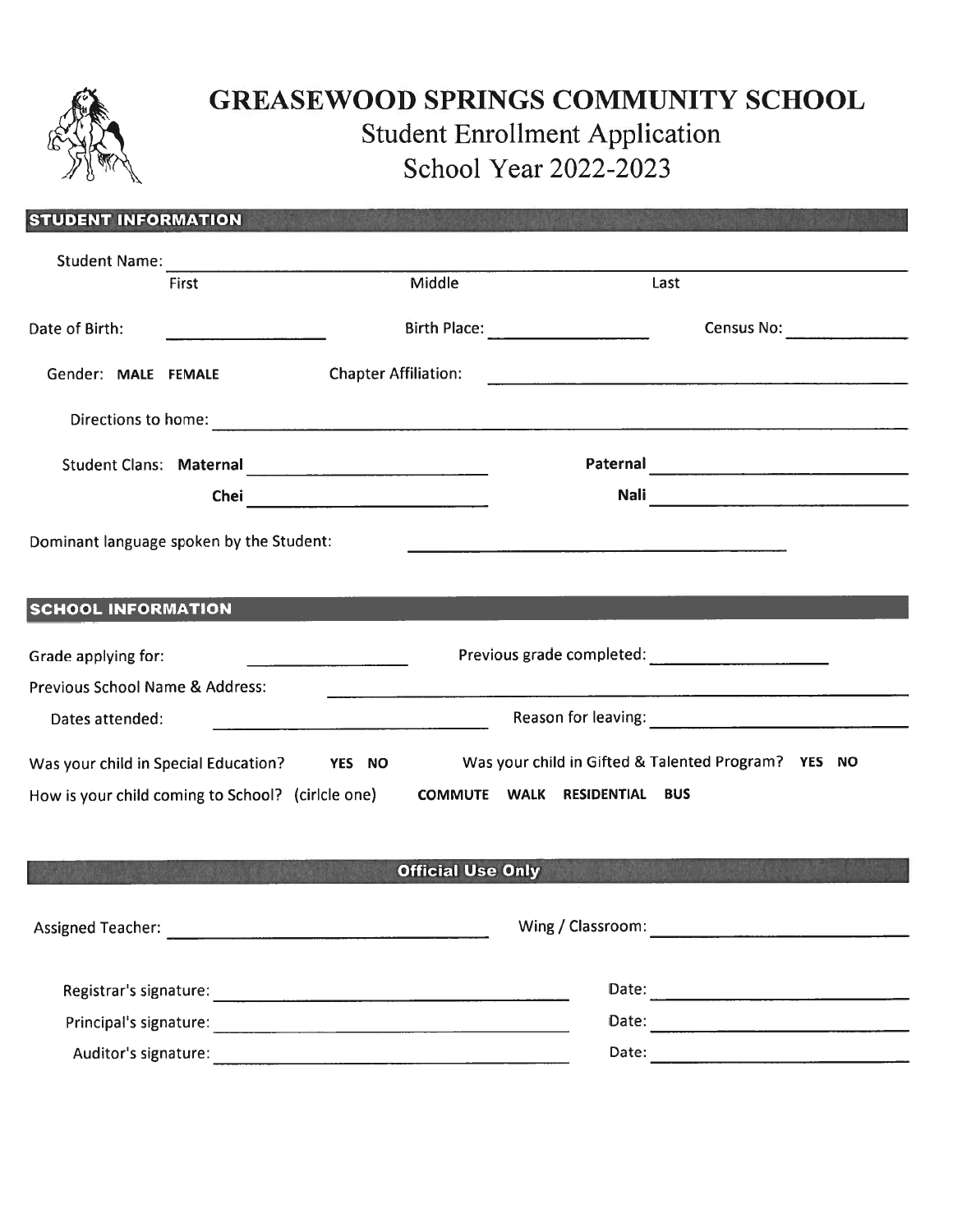

## GREASEWOOD SPRINGS COMMUNITY SCHOOL Student Enrollment Application School Year 2022-2023

|                                                                                                                                                                                                                                |                                                         | <b>GREASEWOOD SPRINGS COMMUNITY SCHOOL</b><br><b>Student Enrollment Application</b><br>School Year 2022-2023                                                                                                                   |                                                                                                                                                                                                                               |
|--------------------------------------------------------------------------------------------------------------------------------------------------------------------------------------------------------------------------------|---------------------------------------------------------|--------------------------------------------------------------------------------------------------------------------------------------------------------------------------------------------------------------------------------|-------------------------------------------------------------------------------------------------------------------------------------------------------------------------------------------------------------------------------|
| <b>NATURAL PARENT INFORMATION</b>                                                                                                                                                                                              |                                                         |                                                                                                                                                                                                                                |                                                                                                                                                                                                                               |
|                                                                                                                                                                                                                                |                                                         | Mother:                                                                                                                                                                                                                        | <u>statement of the contract of the contract of the contract of the contract of the contract of the contract of</u>                                                                                                           |
| Date of Birth: __________________                                                                                                                                                                                              |                                                         |                                                                                                                                                                                                                                |                                                                                                                                                                                                                               |
| Census No:                                                                                                                                                                                                                     |                                                         |                                                                                                                                                                                                                                |                                                                                                                                                                                                                               |
|                                                                                                                                                                                                                                |                                                         | Tribe:                                                                                                                                                                                                                         | Tribe degree:                                                                                                                                                                                                                 |
| Home Agency: The Communication of the Communication of the Communication of the Communication of the Communication of the Communication of the Communication of the Communication of the Communication of the Communication of |                                                         | Home Agency: The Contract of the Contract of the Contract of the Contract of the Contract of the Contract of the Contract of the Contract of the Contract of the Contract of the Contract of the Contract of the Contract of t |                                                                                                                                                                                                                               |
| Marital status: MARRIED SINGLE WIDOWER                                                                                                                                                                                         |                                                         | Marital status: MARRIED SINGLE WIDOW                                                                                                                                                                                           |                                                                                                                                                                                                                               |
|                                                                                                                                                                                                                                |                                                         | Employer:                                                                                                                                                                                                                      | <u> 1980 - Jan Barristo, martin de la califactura de la califactura de la califactura de la califactura de la cal</u>                                                                                                         |
|                                                                                                                                                                                                                                |                                                         | Occupation:                                                                                                                                                                                                                    | <u> 1980 - Andrea Stadt Britain, amerikansk politiker (</u>                                                                                                                                                                   |
|                                                                                                                                                                                                                                |                                                         |                                                                                                                                                                                                                                |                                                                                                                                                                                                                               |
|                                                                                                                                                                                                                                |                                                         | Cell Phone:                                                                                                                                                                                                                    | the control of the control of the control of the control of the control of the control of the control of the control of the control of the control of the control of the control of the control of the control of the control |
|                                                                                                                                                                                                                                |                                                         | <b>Work Phone:</b>                                                                                                                                                                                                             |                                                                                                                                                                                                                               |
|                                                                                                                                                                                                                                |                                                         | Email Address: New York Street, New York Street, New York Street, New York Street, New York Street, New York Street, New York Street, New York Street, New York Street, New York Street, New York Street, New York Street, New |                                                                                                                                                                                                                               |
| Signature of Father                                                                                                                                                                                                            | Date                                                    | Signature of Mother                                                                                                                                                                                                            | Date                                                                                                                                                                                                                          |
|                                                                                                                                                                                                                                | LEGAL GUARDIANSHIP or TEMPORARY CUSTODY ONLY            |                                                                                                                                                                                                                                |                                                                                                                                                                                                                               |
| Court Order No:                                                                                                                                                                                                                |                                                         |                                                                                                                                                                                                                                |                                                                                                                                                                                                                               |
| Guardian's name:                                                                                                                                                                                                               |                                                         |                                                                                                                                                                                                                                |                                                                                                                                                                                                                               |
| Mailing address:                                                                                                                                                                                                               |                                                         |                                                                                                                                                                                                                                |                                                                                                                                                                                                                               |
|                                                                                                                                                                                                                                |                                                         |                                                                                                                                                                                                                                |                                                                                                                                                                                                                               |
| Date of Birth:                                                                                                                                                                                                                 | <u> 1990 - Jan Barbara Barat, prima polit</u> ik        | <b>Census No: Census No:</b>                                                                                                                                                                                                   | Social Security No:                                                                                                                                                                                                           |
|                                                                                                                                                                                                                                | Tribe: _________________________Tribe degree: _________ |                                                                                                                                                                                                                                |                                                                                                                                                                                                                               |
|                                                                                                                                                                                                                                |                                                         |                                                                                                                                                                                                                                |                                                                                                                                                                                                                               |

<sup>I</sup> am legally responsible for this child and hereby apply for his/her enrollment to Greasewood Springs Community School. <sup>I</sup> understand that additional information may be requested by the School and <sup>I</sup> will provide the needed information.

Signature of Legal Guardian Date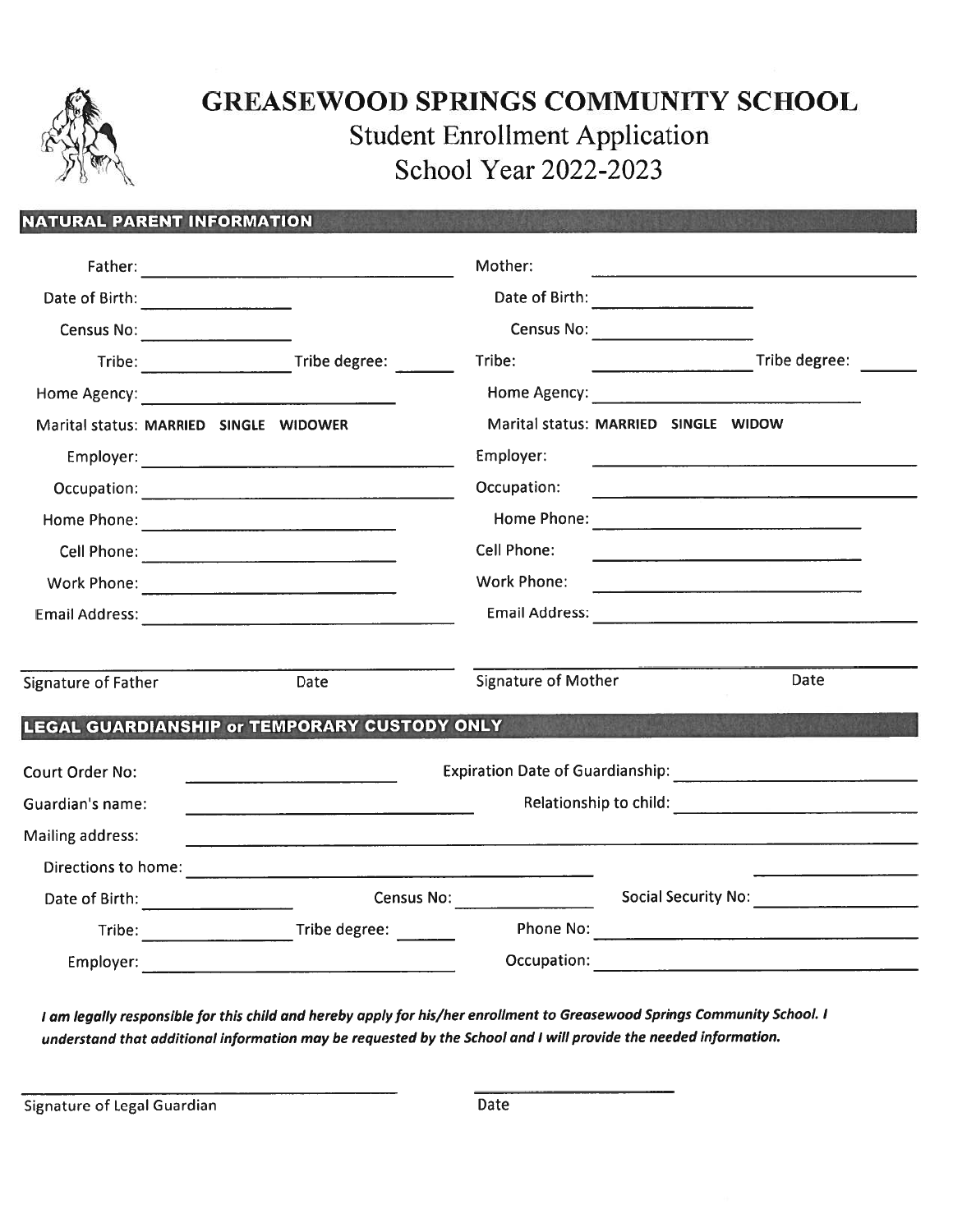## GREASEWOOD SPRINGS COMMUNITY SCHOOL SY2022-2023

# Map of Home Location

| HC58 Box 60, Ganado, Arizona 86505 | Phone: (928) 654-3331 | Fax: (928) 654-3384  |
|------------------------------------|-----------------------|----------------------|
| <b>Student Name:</b>               | Grade:                | <b>Phone Number:</b> |
| <b>Location of Home:</b>           |                       |                      |
| <b>Color of House:</b>             | <b>RA#</b>            |                      |
| <b>Parent/Guardian Name:</b>       |                       |                      |
| <b>Contact Phone Number:</b>       |                       |                      |

| × |                  |
|---|------------------|
|   |                  |
|   |                  |
|   |                  |
|   | N<br>Έ<br>W<br>S |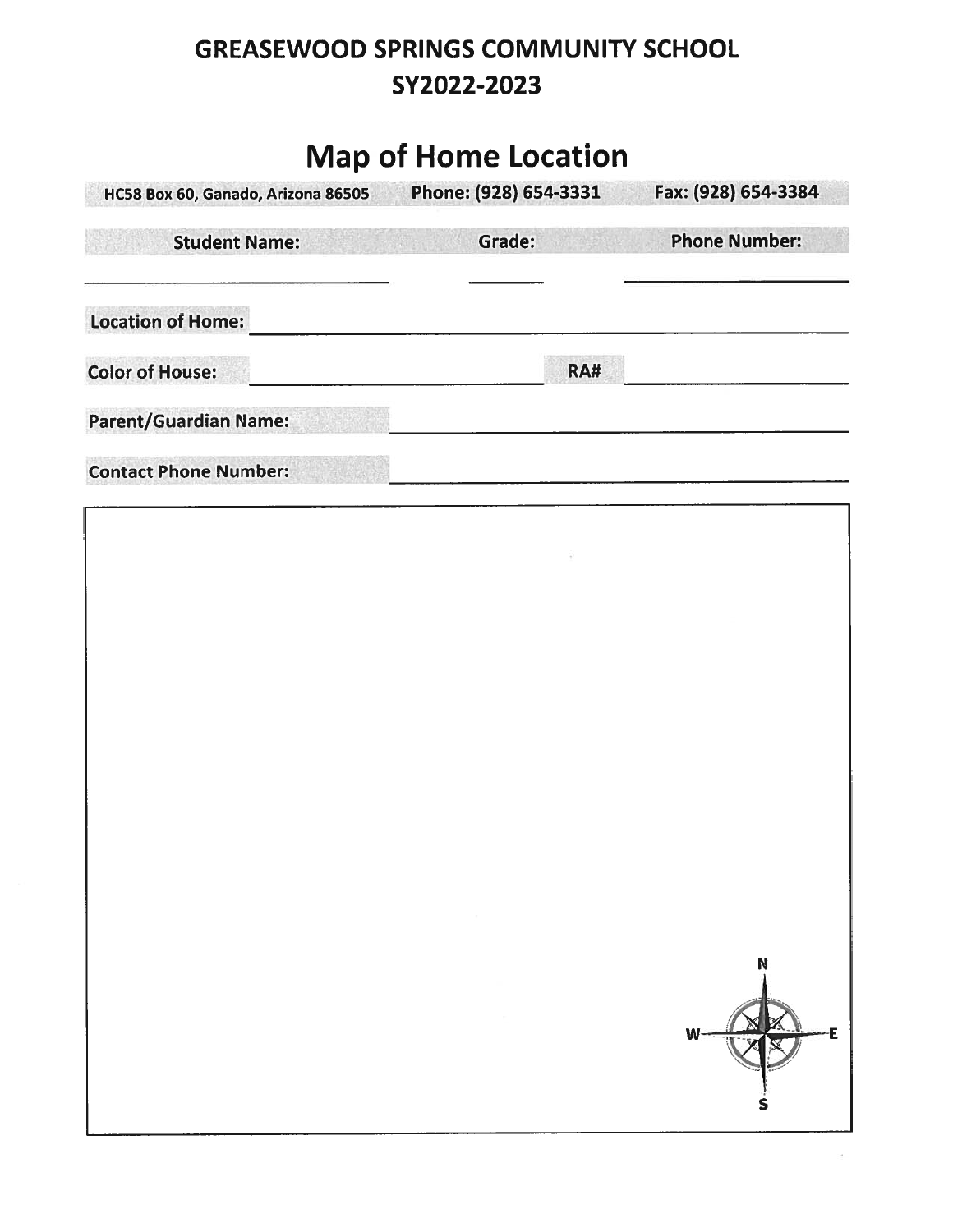

### GREASEWOOD SPRINGS COMMUNITY SCHOOL

### Authorized Student Check-Out List

School Year 2022-2023

Student Name:

Grade: Electric Contract of the Second Second Second Second Second Second Second Second Second Second Second Second Second Second Second Second Second Second Second Second Second Second Second Second Second Second Second S

<sup>I</sup> hereby authorize the following individuals to check out my child, in case of an emergency or when <sup>I</sup> am not available or cannot be reached.

\*\*\*NOTE\*\*\* If an individual is not listed, they will not be allowed to check out your child. Please list individuals whom you authorize to check out your child. For safety purposes, notes will not be accepted. Authorized individuals must be 18 years of age or older.

| <b>ADULT'S NAME</b> | <b>RELATIONSHIP TO CHILD</b> | <b>TELEPHONE NUMBER</b> |
|---------------------|------------------------------|-------------------------|
|                     |                              |                         |
|                     |                              |                         |
|                     |                              |                         |
|                     |                              |                         |
|                     |                              |                         |
|                     |                              |                         |
|                     |                              |                         |
|                     |                              |                         |
|                     |                              |                         |
|                     |                              |                         |
|                     |                              |                         |
|                     |                              |                         |
|                     |                              |                         |
|                     |                              |                         |
|                     |                              |                         |
|                     |                              |                         |
|                     |                              |                         |

Parent/Guardian Signature **Date** Date **Date** Telephone Number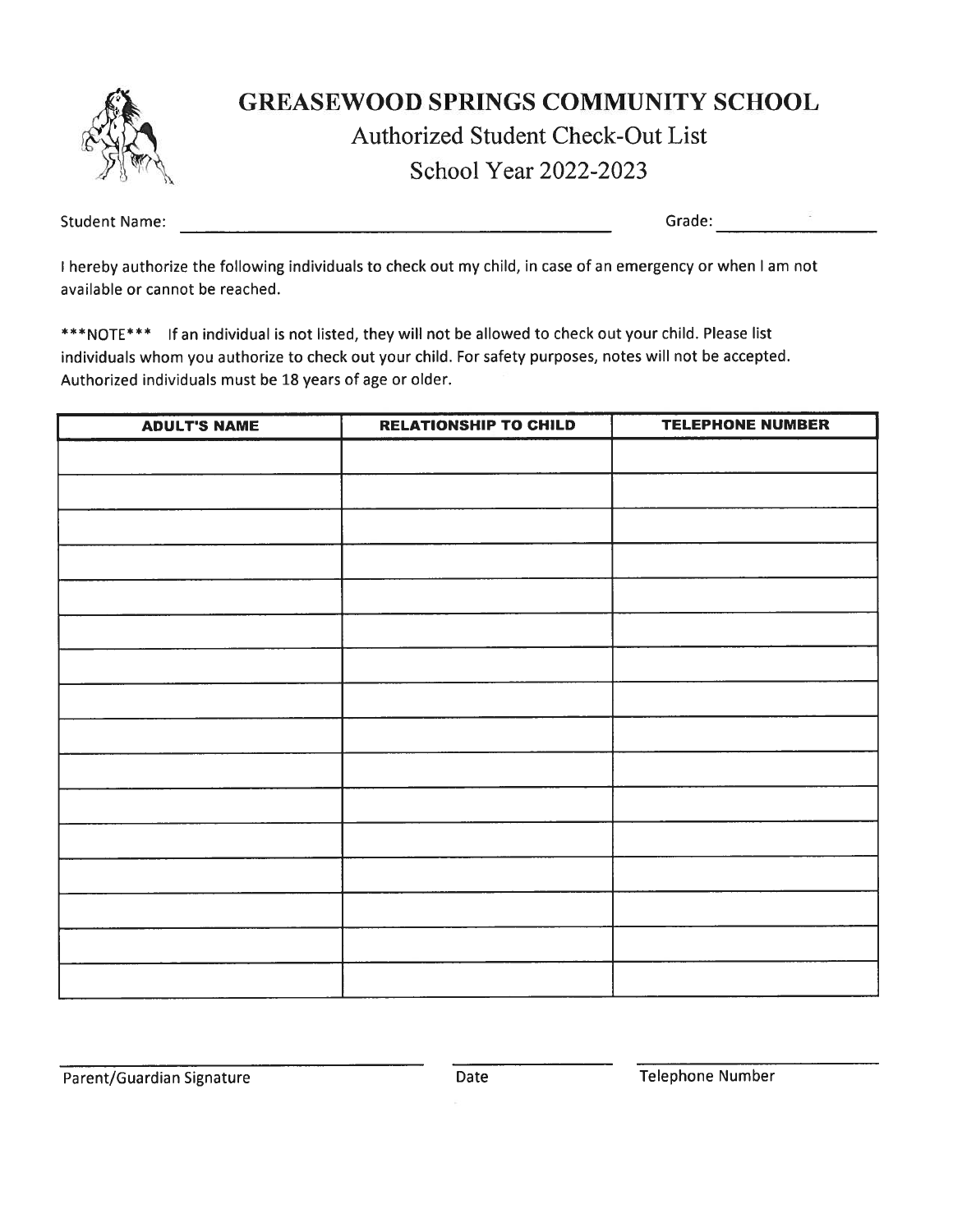#### DEPARTMENT OF EDUCATION NATURAL SERVICE OF THE SERVICE OF THE SERVICE OF THE SERVICE OF THE SERVICE OF THE SERVICE OF THE SERVICE OF THE SERVICE OF THE SERVICE OF THE SERVICE OF THE SERVICE OF THE SERVICE OF THE SERVICE OF OFFICE OF ELEMENTARY AND SECONDARY EDUCATION #1076-0122 OFFICE OF INDIAN EDUCATION Expiration Date: WASHINGTON, DC 20202

### INDIAN STUDENT ELIGIBILITY CERTIFICATION Indian Education Act of 1988, Title V, Part C, Section 5314

| DEPARTMENT OF EDUCATION                                                                                                                       | <b>OMB APPROVED</b>                                                                                                                                                                                                                                                                                                   |
|-----------------------------------------------------------------------------------------------------------------------------------------------|-----------------------------------------------------------------------------------------------------------------------------------------------------------------------------------------------------------------------------------------------------------------------------------------------------------------------|
| OFFICE OF ELEMENTARY AND SECONDARY EDUCATION<br>OFFICE OF INDIAN EDUCATION                                                                    | #1076-0122<br><b>Expiration Date:</b>                                                                                                                                                                                                                                                                                 |
| WASHINGTON, DC 20202                                                                                                                          |                                                                                                                                                                                                                                                                                                                       |
| INDIAN STUDENT ELIGIBILITY CERTIFICATION                                                                                                      |                                                                                                                                                                                                                                                                                                                       |
| Indian Education Act of 1988, Title V, Part C, Section 5314                                                                                   |                                                                                                                                                                                                                                                                                                                       |
| Any child who meets the following definition from the Act may be counted for this purpose.                                                    | Parents: In order to apply for a formula grant under the Indian Education Act, your child's School must determine the number of Indian children enrolled.                                                                                                                                                             |
| member; or (2) considered by the Secretary of the Interior to be an Indian for any purpose; or (3) an Eskimo or Aleut or other Alaska Native. | Indian means any individual who is (1) a member, as defined by the indian tribes, band or other organized group of Indians, including those Indian tribes,<br>bands, or groups terminated since 1940, and those recognized by State in which they reside; or a descendant, in the first or second degree, of such     |
| and reviewing the collection of information.                                                                                                  | Public reporting burden for this collection of information is estimated to average 15 minutes per response for parent and 30 minutes per local educational<br>agency (LEA), including the time for reviewing instructions, searching existing date sources, gathering and maintaining the data needed, and completing |
| Paperwork Reduction Project 1810-0031, Washington, DC 20503.                                                                                  | Send comments regarding this burden or any other aspect of this collection of information, including suggestions for reducing the burden, to the U.S.<br>Department of Education Information Management and Compliance Division, Washington, DC 20202-4651; and to the Office of Management and Budget,               |
|                                                                                                                                               | name of the tribe, band or group and your dated signature, your child cannot be county by the School for funding under the Act. PLEASE RETURN<br><b>COMPLETED FORM TO YOUR CHILD'S SCHOOL.</b>                                                                                                                        |
|                                                                                                                                               | DATE OF BIRTH:                                                                                                                                                                                                                                                                                                        |
| <b>NAME OF TRIBE:</b>                                                                                                                         |                                                                                                                                                                                                                                                                                                                       |
| TRIBE, BAND OR GROUP: (circle one)                                                                                                            | □ Federally recognized, including Alaska Native State recognized Terminated Other organized group                                                                                                                                                                                                                     |
| ABOVE INDIVIDUAL IS: (circle one) Child Child's parent Child's grandparent                                                                    |                                                                                                                                                                                                                                                                                                                       |
| PROOF OF MEMBERSHIP, AS DEFINED BY TRIBE, BAND OR GROUP:                                                                                      |                                                                                                                                                                                                                                                                                                                       |
|                                                                                                                                               | A. Membership or Census No: example or B. Other (explain)                                                                                                                                                                                                                                                             |
| NAME AND ADDRESS OF ORGANIZATION MAINTAINING MEMBERSHIP DATA FOR THE TRIBE, BAND OR GROUP.                                                    |                                                                                                                                                                                                                                                                                                                       |
| <b>Tribal Census Office:</b><br><u> 1980 - Johann Barn, amerikansk politiker (d. 1980)</u>                                                    |                                                                                                                                                                                                                                                                                                                       |
| I verify that the information provided above is accurte and true to the best of my knowledge.                                                 |                                                                                                                                                                                                                                                                                                                       |
|                                                                                                                                               | Date and the contract of the contract of the contract of the contract of the contract of the contract of the contract of the contract of the contract of the contract of the contract of the contract of the contract of the c                                                                                        |
|                                                                                                                                               |                                                                                                                                                                                                                                                                                                                       |
|                                                                                                                                               |                                                                                                                                                                                                                                                                                                                       |
| Optional: This form will not be released to the Parent Committee without your approval. I give my permission for the School to release this   |                                                                                                                                                                                                                                                                                                                       |
| form to the Indian Education Parent Committee.                                                                                                |                                                                                                                                                                                                                                                                                                                       |

Parent's Signature: Date Date of the Contract of the Contract of the Date Date of the Date of the Date of the D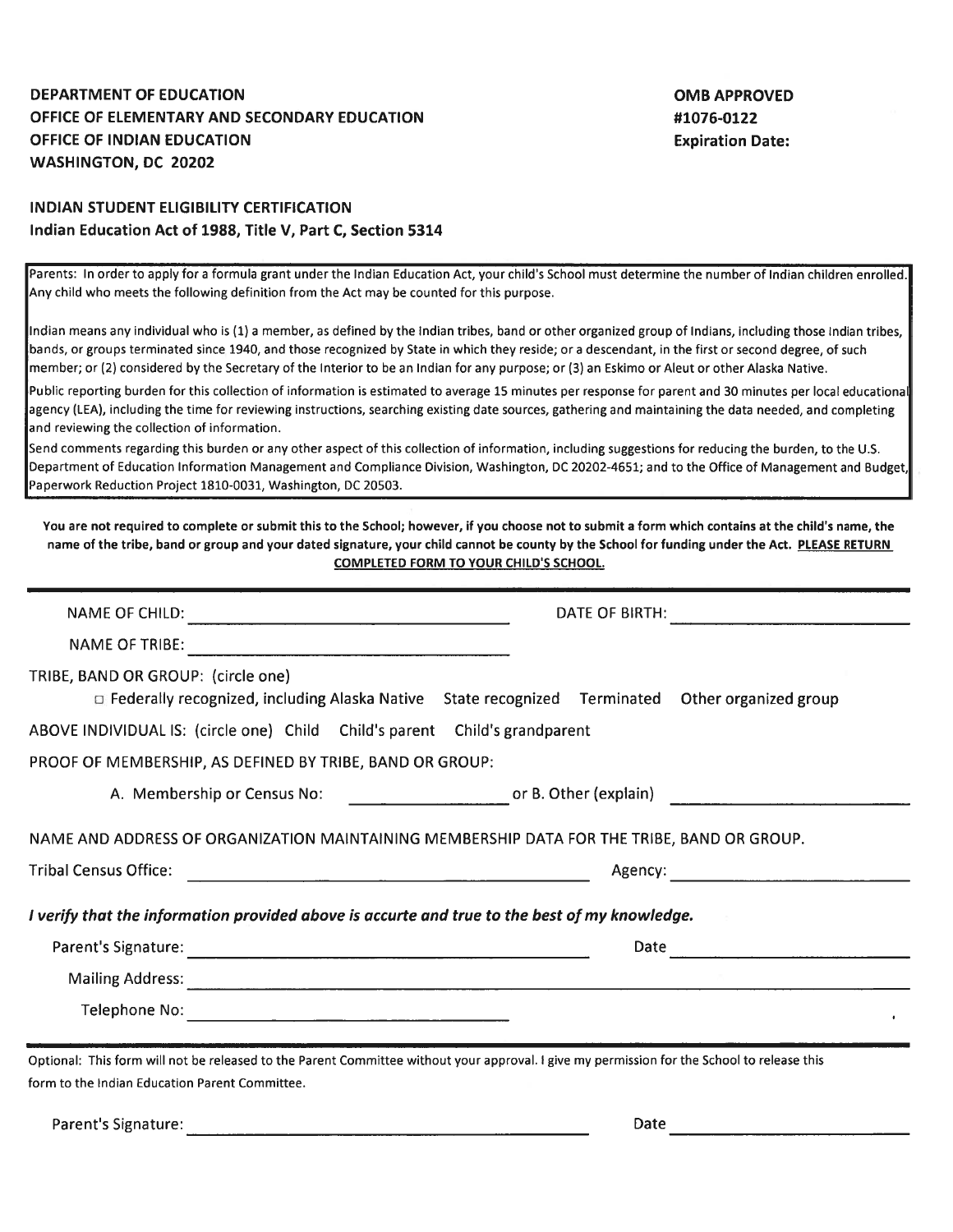|                                          | <b>GREASEWOOD SPRINGS COMMUNITY SCHOOL</b>                                                                                                                                                                                                                                                                                                                                    |
|------------------------------------------|-------------------------------------------------------------------------------------------------------------------------------------------------------------------------------------------------------------------------------------------------------------------------------------------------------------------------------------------------------------------------------|
|                                          | <b>Request for Release of Student Records</b>                                                                                                                                                                                                                                                                                                                                 |
|                                          | School Year 2022-2023                                                                                                                                                                                                                                                                                                                                                         |
| <b>Student Name:</b>                     | Current Grade:                                                                                                                                                                                                                                                                                                                                                                |
|                                          |                                                                                                                                                                                                                                                                                                                                                                               |
|                                          |                                                                                                                                                                                                                                                                                                                                                                               |
|                                          |                                                                                                                                                                                                                                                                                                                                                                               |
|                                          |                                                                                                                                                                                                                                                                                                                                                                               |
|                                          |                                                                                                                                                                                                                                                                                                                                                                               |
|                                          |                                                                                                                                                                                                                                                                                                                                                                               |
|                                          |                                                                                                                                                                                                                                                                                                                                                                               |
| Parent/Guardian Signature                | Transcripts (Grades, Stanford 9 test scores, etc.)<br>Personal file (Birth certificate, Social Security card, Certificate of Indian Blood,<br>Guardianship papers)<br>Health Record (Most current Immunization Record, Physical Examination)<br>Special Education file (Current IEP, Psychological Evaluation, Speech)<br><b>Gifted &amp; Talented Education file</b><br>Date |
| (Privacy Act of 1974), December 31, 1974 | According to Privacy Act and Paper Reduction Act statement, provided pursuant to Public Law 93-579                                                                                                                                                                                                                                                                            |
| Date Requested:                          | 1st request                                                                                                                                                                                                                                                                                                                                                                   |
|                                          | 2nd request                                                                                                                                                                                                                                                                                                                                                                   |
|                                          | 3rd request<br>4th request                                                                                                                                                                                                                                                                                                                                                    |
| Registrar Signature                      | Date                                                                                                                                                                                                                                                                                                                                                                          |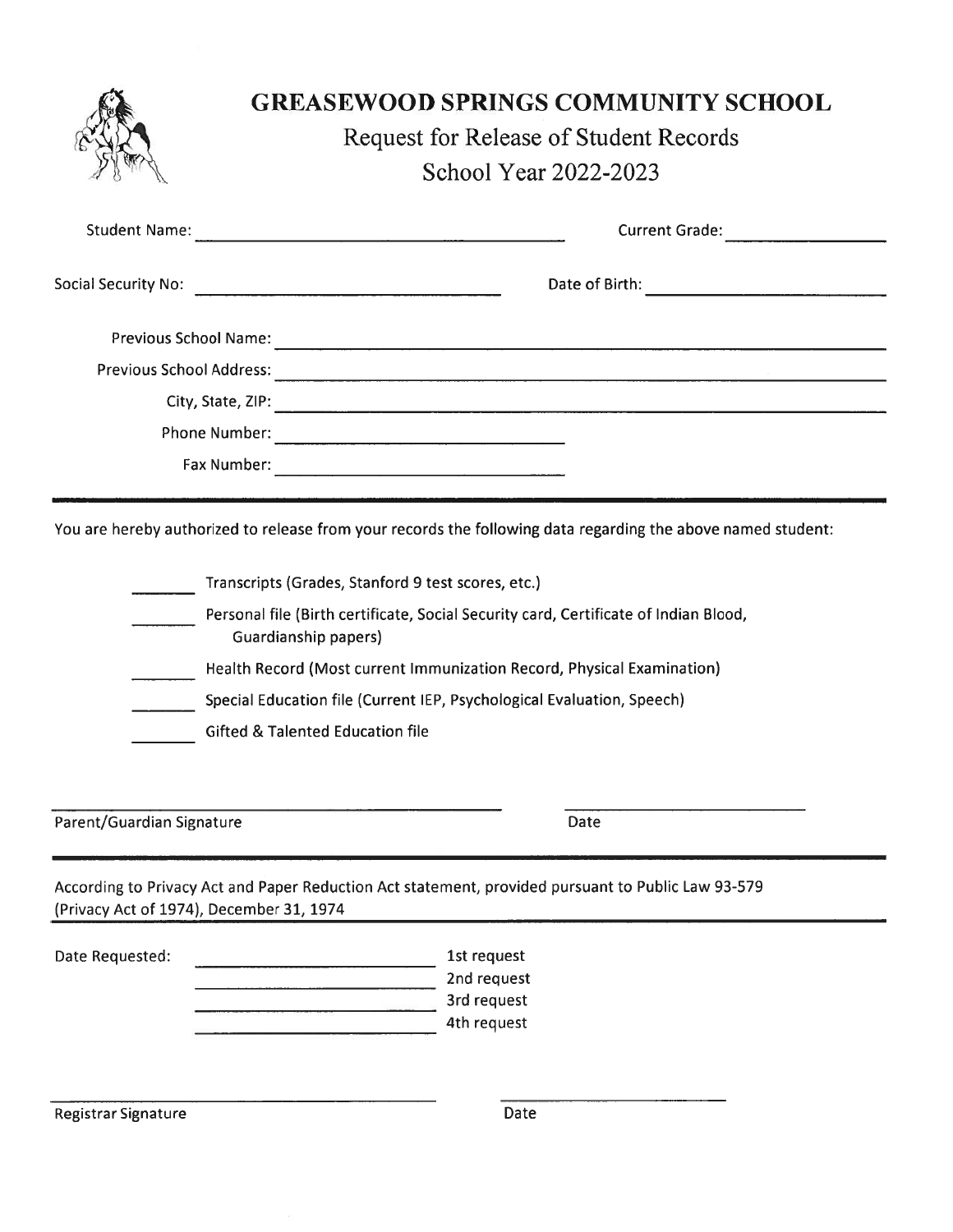|            | <b>GREASEWOOD SPRINGS COMMUNITY SCHOOL</b>                                                          | <b>Medical History</b><br>School Year 2022-2023 |                              |
|------------|-----------------------------------------------------------------------------------------------------|-------------------------------------------------|------------------------------|
|            |                                                                                                     |                                                 |                              |
|            | Chart Number: ___________________________(Ganado or Fort Defiance)                                  |                                                 |                              |
|            | Has your child ever had:                                                                            |                                                 |                              |
|            | YES NO Allergies, if yes, to what?                                                                  | <b>YES</b>                                      | NO Liver disease / hepatitis |
|            |                                                                                                     | <b>YES</b>                                      | NO Bleeding tendencies       |
| YES.       | NO Heart murmur                                                                                     | <b>YES</b>                                      | NO Heart/vascular disease    |
| YES.       | NO Seizures                                                                                         | <b>YES</b>                                      | NO Asthma                    |
|            | YES NO Is your child under the care of a doctor at this time? If yes, explain below.                |                                                 |                              |
|            |                                                                                                     |                                                 |                              |
| <b>YES</b> | NO Is your child taking any medications (prescriptions or over-the-counter)? If yes, explain below. |                                                 |                              |
|            |                                                                                                     |                                                 |                              |
|            |                                                                                                     |                                                 |                              |
|            |                                                                                                     |                                                 |                              |

Is there any other information we should be aware of regarding your child's health?

Parent/Guardian Signature Date

7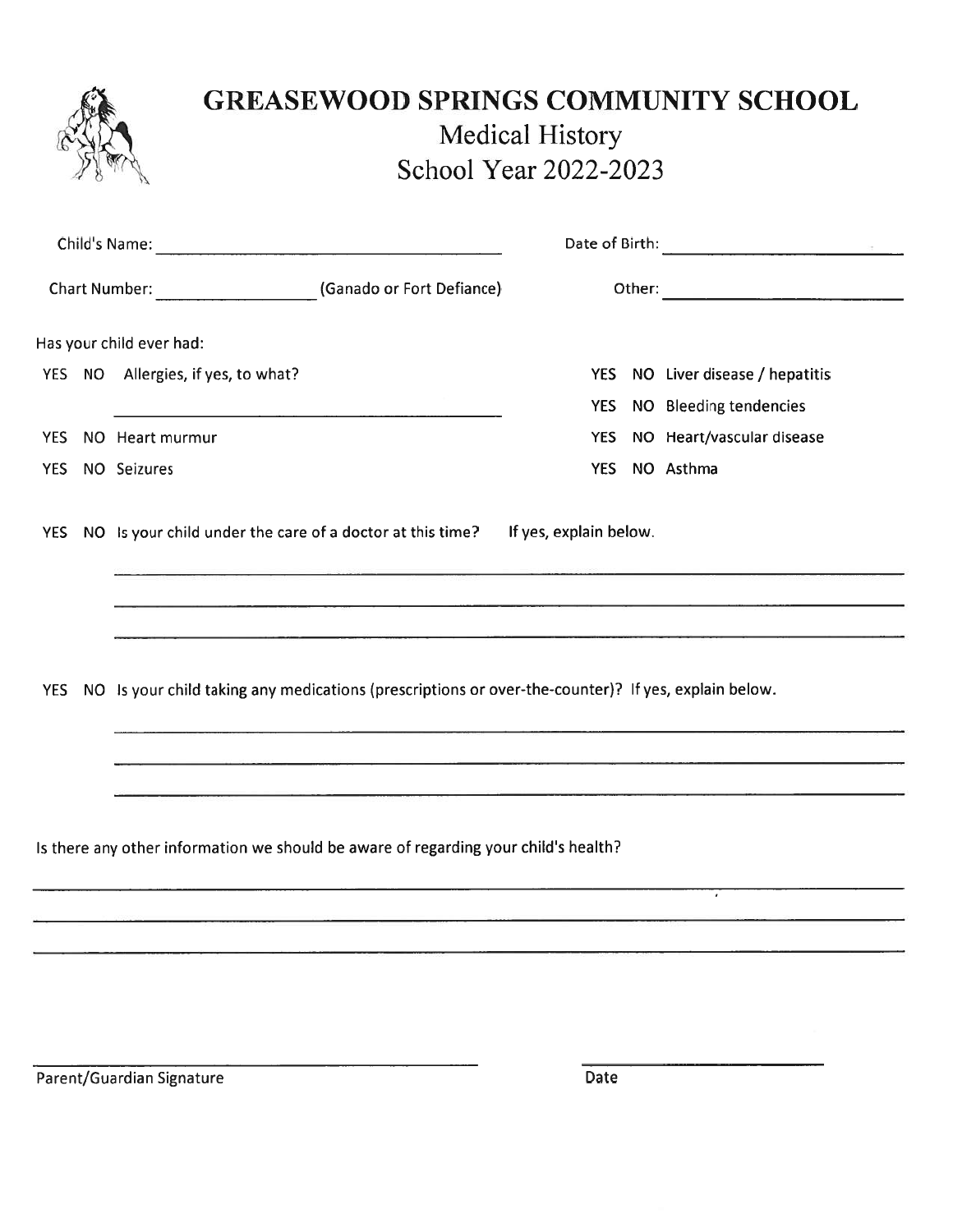

### GREASEWOOD SPRINGS COMMUNITY SCHOOL Medication and Health Information School Year 2022-2023

#### Please mark any medicines that you do **NOT** want your child to take.

|                                                                      |                                                                                                                                               |        |        | <b>GREASEWOOD SPRINGS COMMUNITY SCHOOL</b><br>Medication and Health Information<br>School Year 2022-2023                                                                                                                                                                                                                                                                                                                                                                                                                                                                                                                        |  |
|----------------------------------------------------------------------|-----------------------------------------------------------------------------------------------------------------------------------------------|--------|--------|---------------------------------------------------------------------------------------------------------------------------------------------------------------------------------------------------------------------------------------------------------------------------------------------------------------------------------------------------------------------------------------------------------------------------------------------------------------------------------------------------------------------------------------------------------------------------------------------------------------------------------|--|
|                                                                      |                                                                                                                                               |        |        | he School health office can supply a limited number of over-the-counter medicines for your child's comfort during school<br>ours. These medicines may be used to enable your child to complete the school day and are not a substitute for medical<br>are. If your child is vomiting, has a high temperature of 100 degrees or more, is coughing or is generally not well, please<br>eep your child at home. See a doctor or contact a hospital of your choice for further medical evaluation on your child's<br>ondition. Children who are sick are unable to concentrate on their studies and expose others to their illness. |  |
|                                                                      |                                                                                                                                               |        |        | Please mark any medicines that you do <b>NOT</b> want your child to take.                                                                                                                                                                                                                                                                                                                                                                                                                                                                                                                                                       |  |
|                                                                      | Fever over 100 degrees, headache, pain, muscle ache, menstrual cramps:                                                                        |        |        | May give acetaminophen (Tylenol) every 4 hours as needed. Children's dosage is based on weight.<br>May give ibuprofen (Advil, Motrin) every 4 hours as needed according to label directions.                                                                                                                                                                                                                                                                                                                                                                                                                                    |  |
| ()                                                                   | Sore throat or cough<br>May give cough drops or throat lozenges according to label directions.                                                |        |        |                                                                                                                                                                                                                                                                                                                                                                                                                                                                                                                                                                                                                                 |  |
| ( )                                                                  | Mild abdominal discomfort<br>May give Mylanta, Tums or Pepto Bismol according to label instructions.                                          |        |        |                                                                                                                                                                                                                                                                                                                                                                                                                                                                                                                                                                                                                                 |  |
| ( )                                                                  | Mild itching due to rash or insect bites<br>May apply anti-itch cream, calamine lotion or hydrocortisone cream according to label directions. |        |        |                                                                                                                                                                                                                                                                                                                                                                                                                                                                                                                                                                                                                                 |  |
| Cold sore<br>May use Blistex ointment according to label directions. |                                                                                                                                               |        |        |                                                                                                                                                                                                                                                                                                                                                                                                                                                                                                                                                                                                                                 |  |
|                                                                      | Eye irritations, buring, itching, allergies and discomfort                                                                                    |        |        | May use eye wash to flush the affected eye or eye drops as needed according to label directions.                                                                                                                                                                                                                                                                                                                                                                                                                                                                                                                                |  |
|                                                                      |                                                                                                                                               |        |        | <b>MEDICAL HISTORY</b>                                                                                                                                                                                                                                                                                                                                                                                                                                                                                                                                                                                                          |  |
|                                                                      |                                                                                                                                               |        |        | If yes, please explain:                                                                                                                                                                                                                                                                                                                                                                                                                                                                                                                                                                                                         |  |
|                                                                      | Allergies to medicines?                                                                                                                       |        | YES NO | <u> 1980 - Jan Barbara de Santo de Alemania de la contrada de la contrada de la contrada de la contrada de la co</u>                                                                                                                                                                                                                                                                                                                                                                                                                                                                                                            |  |
|                                                                      | Allergies to food or dietary restrictions?                                                                                                    |        | YES NO |                                                                                                                                                                                                                                                                                                                                                                                                                                                                                                                                                                                                                                 |  |
| <b>Medical problems?</b>                                             |                                                                                                                                               |        | YES NO | <u> 1980 - Jan Barat, margaret eta idazlearen 1980 - Antonio Alemaniako eta idazlearen 1980 - Antonio Alemaniako</u>                                                                                                                                                                                                                                                                                                                                                                                                                                                                                                            |  |
| Operations?                                                          |                                                                                                                                               |        | YES NO |                                                                                                                                                                                                                                                                                                                                                                                                                                                                                                                                                                                                                                 |  |
|                                                                      | Medicines used at home?                                                                                                                       | YES NO |        |                                                                                                                                                                                                                                                                                                                                                                                                                                                                                                                                                                                                                                 |  |
| Other? YES NO                                                        |                                                                                                                                               |        |        |                                                                                                                                                                                                                                                                                                                                                                                                                                                                                                                                                                                                                                 |  |

### MEDICAL HISTORY

|                                            |            |           | If yes, please explain:                                                                                                 |
|--------------------------------------------|------------|-----------|-------------------------------------------------------------------------------------------------------------------------|
| Allergies to medicines?                    | <b>YES</b> | <b>NO</b> |                                                                                                                         |
| Allergies to food or dietary restrictions? | <b>YES</b> | <b>NO</b> |                                                                                                                         |
| Medical problems?                          | <b>YES</b> | <b>NO</b> |                                                                                                                         |
| Operations?                                | YES NO     |           | <u> 1980 - Jan James Barnett, mars et al. (</u>                                                                         |
| Medicines used at home?                    | <b>YES</b> | <b>NO</b> | <u>is a construction of the set of the construction of the construction of the construction of the construction of </u> |
| Other?<br>YES NO                           |            |           |                                                                                                                         |
|                                            |            |           |                                                                                                                         |
| <b>Student Signature:</b>                  |            |           | Grade:<br>Date:                                                                                                         |
| Parent/Guardian Signature:                 |            |           | Date:                                                                                                                   |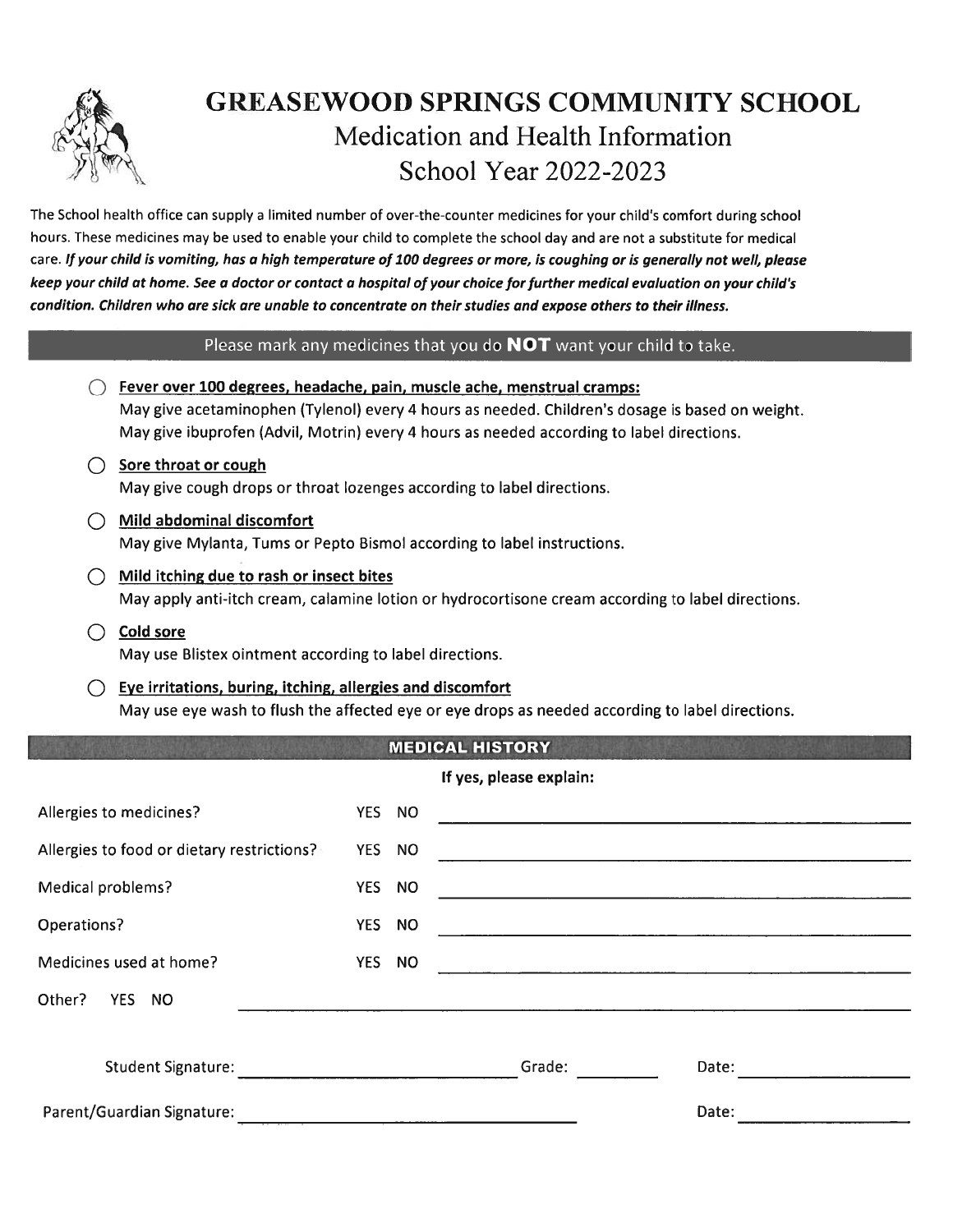Greasewood Springs Community School, Inc.

HC 58 Box 60 Ganado, Arizona 86505-9706 Phone: 928-654-3331 Fax: 928-654-3384



### BIE Home Language Survey 2022-2023 School Year

Student Name:

Federal Code: 25: CFR 32.3: "It's the responsibility of the federal governmen<sup>t</sup> to provide comprehensive education programs and services for Indians and Alaska Natives."

Federal requirements direct schools to assess the English language proficiency of students, The process begins with determining the language(s) spoken in the home of each student. BIE has contracted with WIDA (World Class Instructional Design and Assessment) to provide English Learner Assessments and Supports identified in this Home Language Survey.

Purpose: The responses to the home language survey will assist in determining if <sup>a</sup> student's proficiency in English should be tested. This information is needed for the school to provide adequate instructional programs and services. As parents or guardians, your cooperation is requested in complying with these requirements.

### Please respond to each of the questions listed as accurately as possible.

For each question, write the name(s) of the language(s) that apply in the space provided. Please do not leave any question unanswered. If you have any questions you have the right to share them before your student's English proficiency is assessed. Greasewood Springs Community School, Inc.<br>  $\frac{1}{16}$ Carels as as of  $\frac{5}{16}$ Carels and a Areona 86505-9706<br>
Then the magnetic Areona 86505-9706<br>
Then the 2022-2023 School Year<br>
Then the 2022-2023 School Year<br>
The Size S Greasewood Springs Community School, Inc.<br>
C is the component of State of the component of the composite of the component of the component of the component of the component of the component of the component of the componen

- 1. Which language did your child learn when they first began to talk?
- 2. Which language does your child most frequently speak at home?
- 3. Which language do you (the parents/guardians) use more often when speaking with your child?
- 4. Which language is spoken more often by other adults in the home?

### Additional comments (Optional):

Please sign and date this form in the spaces provided below, then return this form to your child's school. Thank you for your cooperation.

| Signature of Parent or Guardian |  |
|---------------------------------|--|
|                                 |  |

### Criteria for Screening

If <sup>a</sup> language other than English is identified for any of the primary language questions above, your child will be recommended for screening.